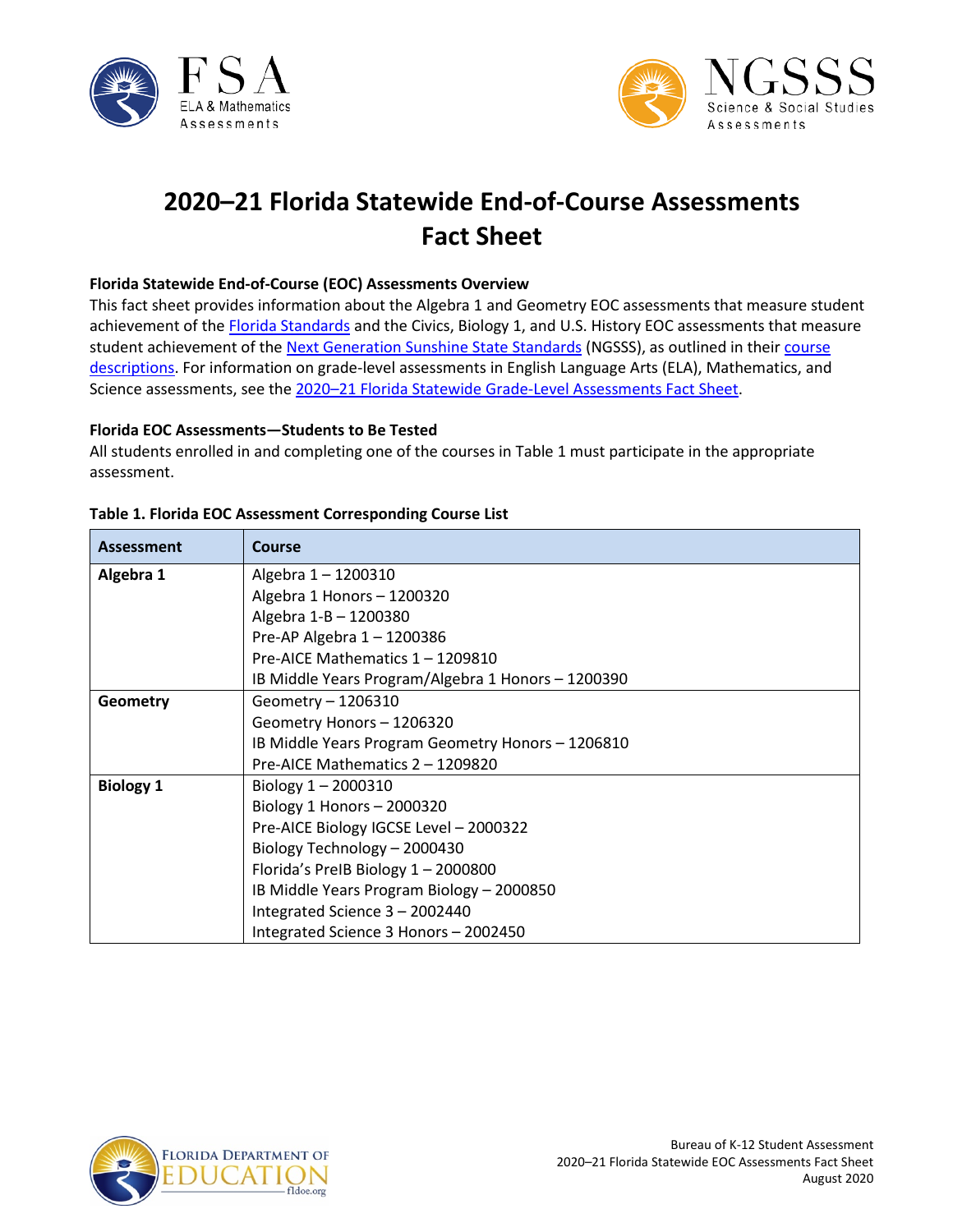| <b>Assessment</b>   | Course                                                                            |
|---------------------|-----------------------------------------------------------------------------------|
| <b>Civics</b>       | M/J Civics - 2106010                                                              |
|                     | M/J Civics - 2106015                                                              |
|                     | M/J Civics & Career Planning - 2106016                                            |
|                     | M/J Civics, Advanced - 2106020                                                    |
|                     | M/J Civics, Advanced - 2106025                                                    |
|                     | M/J Civics, Advanced & Career Planning - 2106026                                  |
|                     | M/J Civics and Digital Technologies - 2106029                                     |
|                     | M/J U.S. History & Civics - 2100045                                               |
|                     | M/J IB Middle Years Program Civics Advanced - 2106027                             |
|                     | M/J IB Middle Years Program Civics Advanced & Career Planning - 2106028           |
| <b>U.S. History</b> | United States History - 2100310                                                   |
|                     | United States History Honors - 2100320                                            |
|                     | Visions and Countervisions: Europe, U.S. and the World from 1848 Honors - 2100480 |

In addition, the following students are eligible to participate in Florida's EOC assessments:

- Students who need to retake an assessment for graduation purposes.
- Students who have not yet taken an assessment to be averaged as 30% of their course grades.
- Students who are in grade forgiveness programs and wish to retake an assessment to improve their course grades.
- Students who need to earn a passing score for a standard diploma with a Scholar designation (Geometry, Biology 1, and U.S. History only).
- Students in a credit acceleration program (CAP) who wish to take the assessment to earn course credit (may apply to all subjects except for Civics).

In accordance wit[h section 1008.22\(3\)\(b\)2.,](http://www.leg.state.fl.us/Statutes/?App_mode=Display_Statute&URL=1000-1099/1008/Sections/1008.22.html) Florida Statutes, middle grades students will not be tested on both a grade-level mathematics assessment and a mathematics EOC assessment. Middle grades students enrolled in Algebra 1 or Geometry must take the corresponding EOC assessment, not the grade-level mathematics assessment. Likewise, middle grades students may not be tested on both the Statewide Science Assessment and the Biology 1 EOC assessment. Students enrolled in Biology 1 must take the EOC assessment, not the Grade 8 Science assessment.

# **Test Administration Schedule**

For a full schedule of Florida EOC assessments, see the 2020-2021 Statewide Assessment Schedule. Flexibility will be offered this year based on district shifts in school year calendars.

# **Test Administration Information**

- Florida's EOC assessments are delivered via a computer-based test (CBT) platform called the Test Delivery System.
- Paper-based versions (regular print, large print, braille, and one-item-per-page) of CBT assessments are provided for students with disabilities who cannot access assessments on the computer as specified in their Individual Educational Plans (IEP) or Section 504 Plans.
- CBT accommodations (e.g., text-to-speech) are available for students whose IEPs or Section 504 Plans indicate these accommodations.
- The Algebra 1 and Geometry EOC assessments are administered in two 90-minute sessions over two days. Any student not finished by the end of each 90-minute session may continue working for up to half the length of a typical school day.

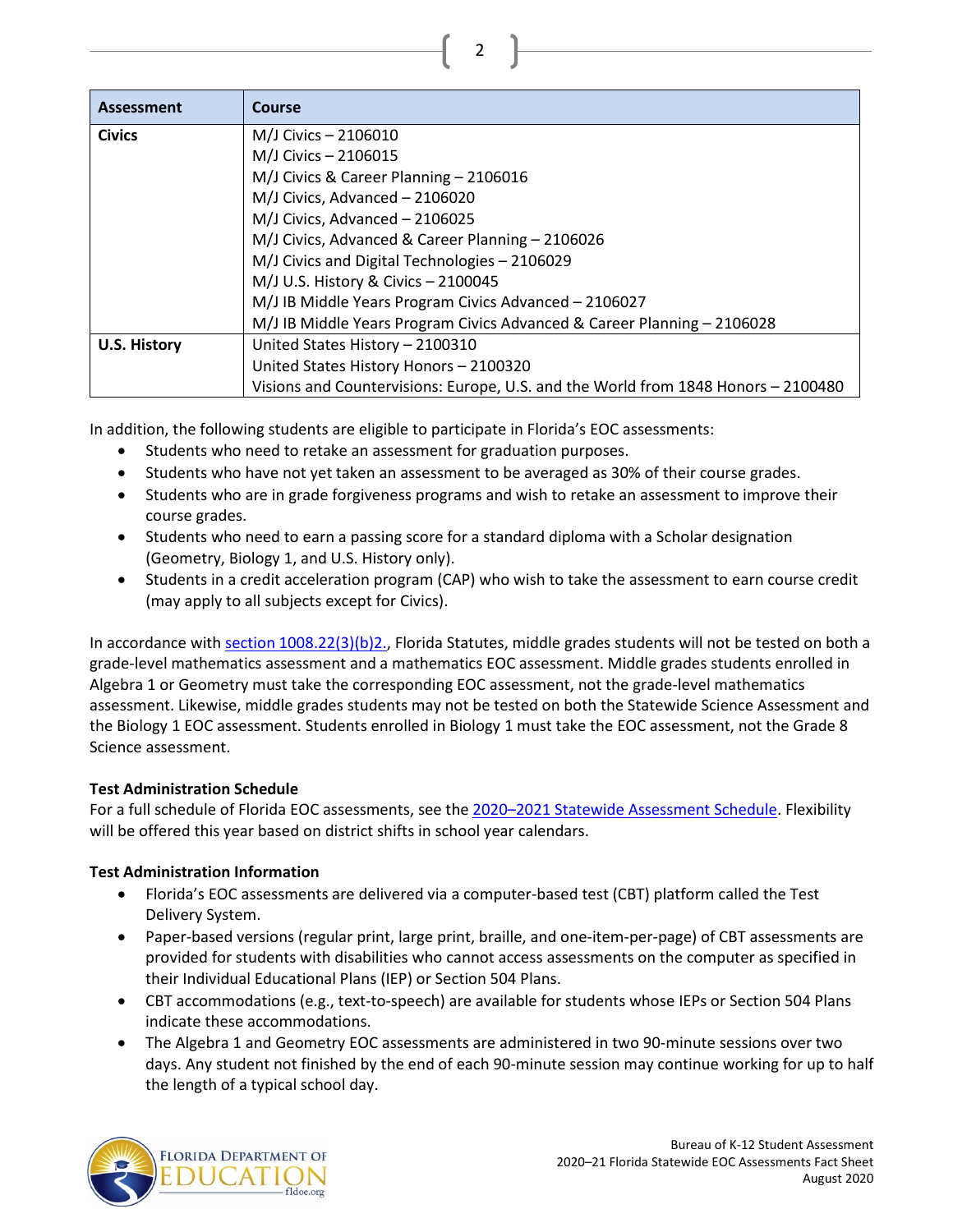• The Civics, Biology 1, and U.S. History EOC assessments are administered in one 160-minute session with a 10-minute break after the first 80 minutes. Any student not finished by the end of the 160-minute session may continue working for up to the length of a typical school day.

3

- The **Test Design Summary** provides a map or blueprint for how each assessment is designed. The summaries show the possible number of items, item types, standards assessed within each reporting category, and the representation of each category, in percentages, on the test.
	- o Algebra 1 and Geometry: [FSA Mathematics Test Design Summary and Blueprint](https://fsassessments.org/core/fileparse.php/3031/urlt/Test-Design-Summary-Mathematics-January-2020_508.pdf)
	- o Civics, Biology 1, and U.S. History[: NGSSS Test Design Summary](http://www.fldoe.org/core/fileparse.php/5662/urlt/NGSSS_TestDesignSummary_Final.pdf)
- For Algebra 1, Geometry, and Biology 1, students are provided [CBT Work Folders](https://fsassessments.org/core/fileparse.php/3031/urlt/CBT-Work-Folder_FW20.pdf) for each session.
- For the Civics and U.S. History EOC assessments, students are provided with a two-pag[e CBT Worksheet.](https://fsassessments.org/core/fileparse.php/3031/urlt/CBT-Worksheet_FW20.pdf)
- The *[Calculator and Reference Sheet Policies for Florida Statewide Assessments](http://www.fldoe.org/core/fileparse.php/5663/urlt/FSACalcRefSheetPolicy.pdf)* document provides more information regarding calculator and reference sheet policies for all assessments. Policies related to EOC assessments include the following:
	- o For **Session 2 only** of the Algebra 1 and Geometry EOC assessments, a scientific calculator is provided as part of the CBT platform. The calculator is available for practice on th[e Florida](http://www.fsassessments.org/)  [Statewide Assessments Portal.](http://www.fsassessments.org/)
	- o For Biology 1, students are provided with a four-function calculator and Periodic Table of the Elements in the CBT platform.

# **Practice Tests**

- Practice test materials allow teachers, parents/guardians, and students to become familiar with the various item types that will be encountered on the EOC assessments, as well as the system, functionality and tools on the online platform.
- Computer-based and paper-based practice tests and answer keys for each assessment, as well as paper-based test item practice handouts, are available on the [Portal Practice Test](https://fsassessments.org/students-and-families/practice-tests/index.stml) page. For resources to better understand the standards to which the assessments are aligned, please visit [CPALMS.](http://www.cpalms.org/Public/)
- Students participate in a CBT practice test session at their schools prior to testing unless they are retaking an assessment.
- Districts may order paper-based large print, one-item-per-page, or braille practice materials for students participating with these accommodations.

# **Achievement Levels and Scale Scores**

Student performance on Florida's statewide assessments is categorized into five achievement levels. Table 2 provides information regarding student performance at each achievement level; this information is provided on student reports so that students, parents, and educators may interpret student results in a meaningful way.

# **Table 2. Achievement Levels**

| Level 1                                                                              | Level 2                                                                                   | Level 3                                                               | Level 4                                             | Level 5                                                    |
|--------------------------------------------------------------------------------------|-------------------------------------------------------------------------------------------|-----------------------------------------------------------------------|-----------------------------------------------------|------------------------------------------------------------|
| Inadequate:<br>Highly likely to<br>need substantial<br>support for the<br>next grade | <b>Below Satisfactory:</b><br>Likely to need<br>substantial support<br>for the next grade | Satisfactory:<br>May need<br>additional support<br>for the next grade | Proficient:<br>Likely to excel in<br>the next grade | Mastery:<br>Highly likely to<br>excel in the next<br>grade |

Achievement Level Descriptions further specify what students should know and be able to do in each grade level and subject as indicated in the applicable standards and can be found at the links below:

o [FSA Achievement Level Descriptions](http://www.fldoe.org/core/fileparse.php/5663/urlt/2015FSARangeSummary.pdf) (Algebra 1 and Geometry)